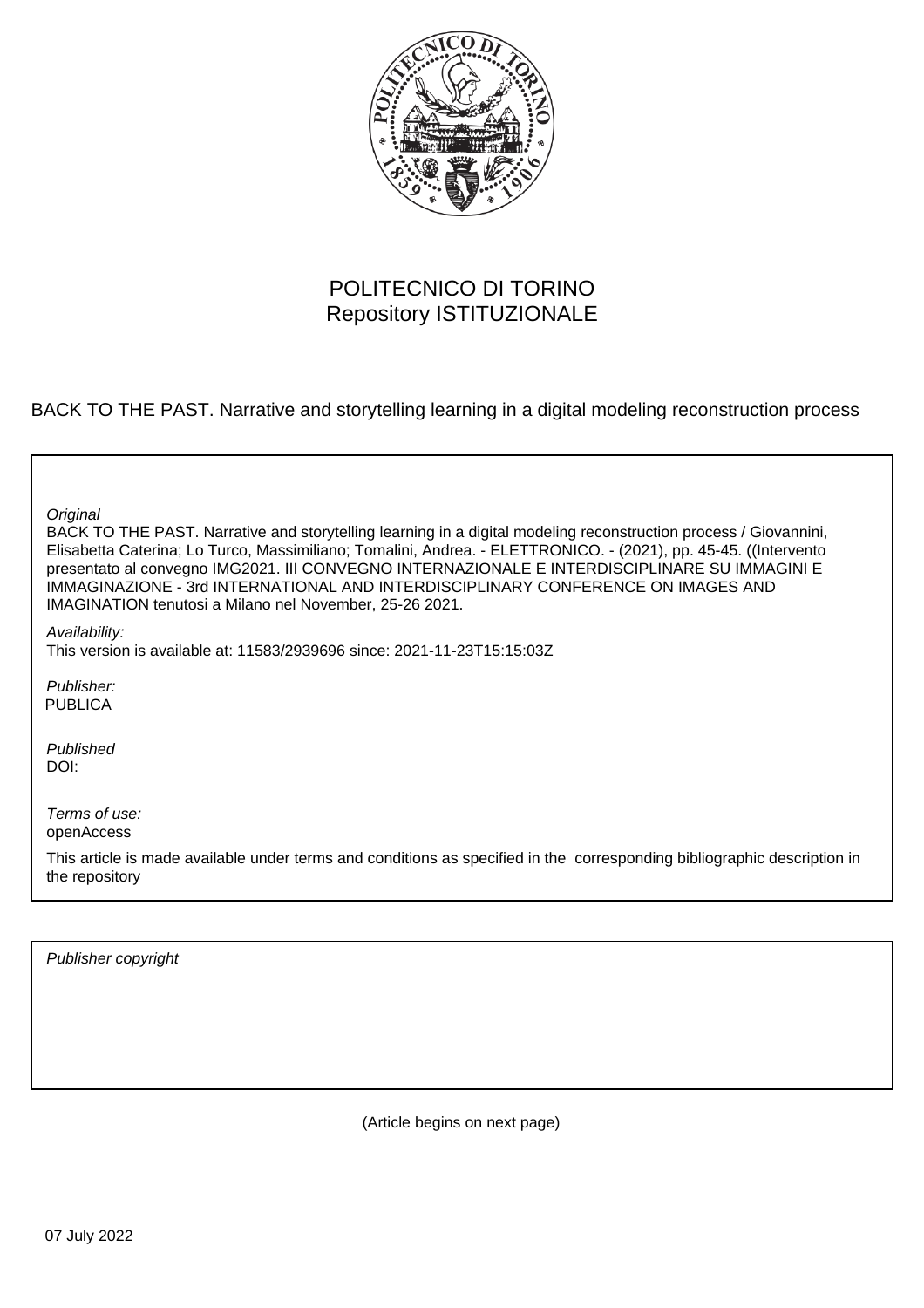**III CONVEGNO INTERNAZIONALE E INTERDISCIPLINARE SU IMMAGINI E IMMAGINAZIONE** INTERNATIONAL AND INTERDISCIPLINARY CONFERENCE 3rd INTERNATIONAL AND INTE<br>ON IMAGES AND IMAGINATION

# MG2021

**ING2021** 3rd INTERNATIONAL AND INTERDISCIPLINARY CONFERENCE<br>ON IMAGES AND IMAGINATION<br>ON IMAGES AND IMAGINATION IMAGE LEARNING PVBLICA

**E** 



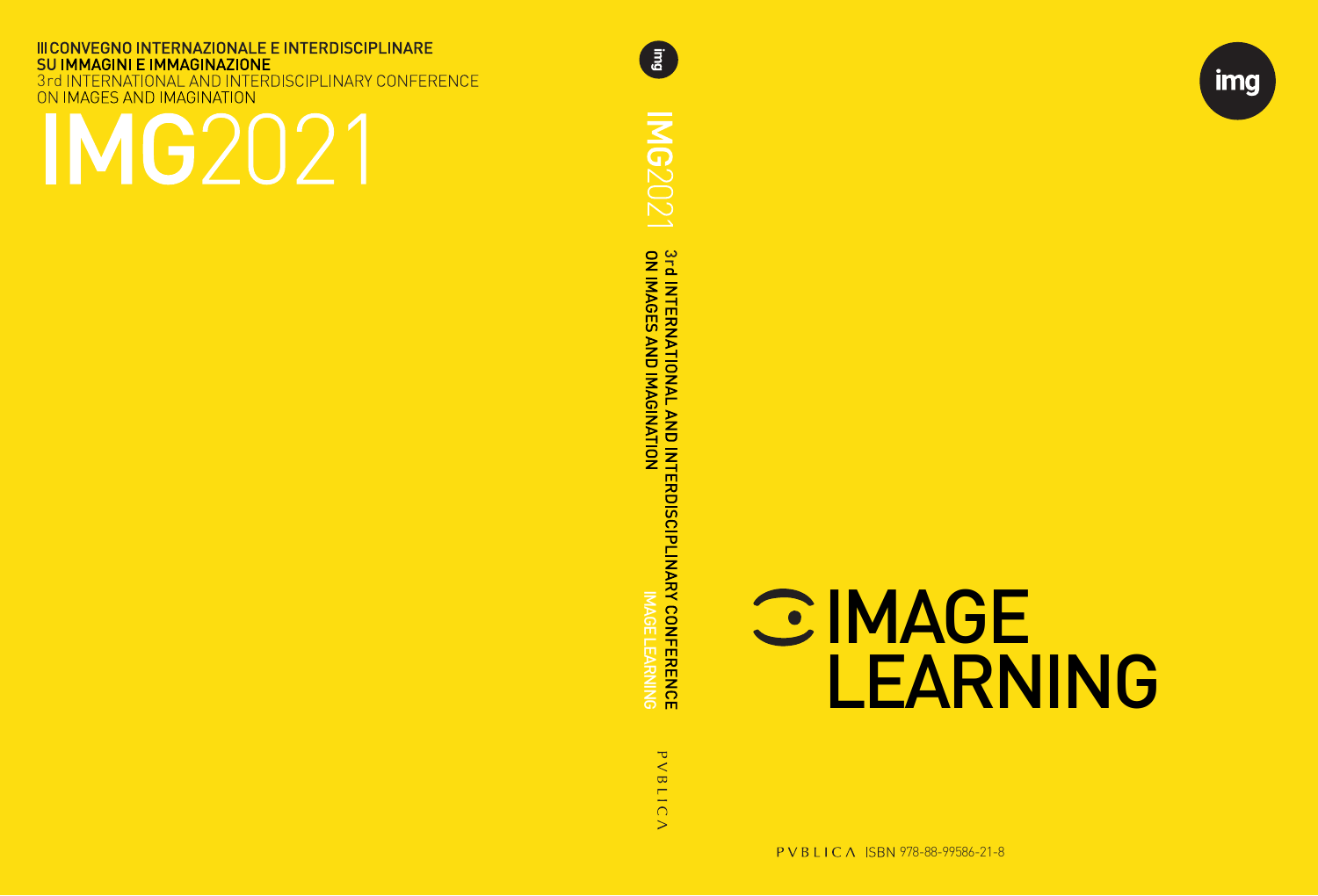IMG2021 IMAGE LEARNING book of abstracts

edited by/a cura di: Daniele Villa Franca Zuccoli Alessandra De Nicola Virginia Vecchi

© PUBLICA, Alghero, 2021 ISBN 978-88-99586-21-8 Pubblicazione Ottobre 2021

WWW.PUBLICAPRESS.IT

Organizzato da / organized by:



**POLITECNICO** MILANO 1863

DIPARTIMENTO DI ARCHITETTURA<br>E STUDI URBANI DEPARTMENT OF ARCHITECTURE<br>AND URBAN STUDIES



EXPEGILISTUDI DIPARTIMENTO DI SCIENZE UMANE PER LA FORMAZIONE "RICCARDO MASSA"

con il patrocinio di / under the patronage of:











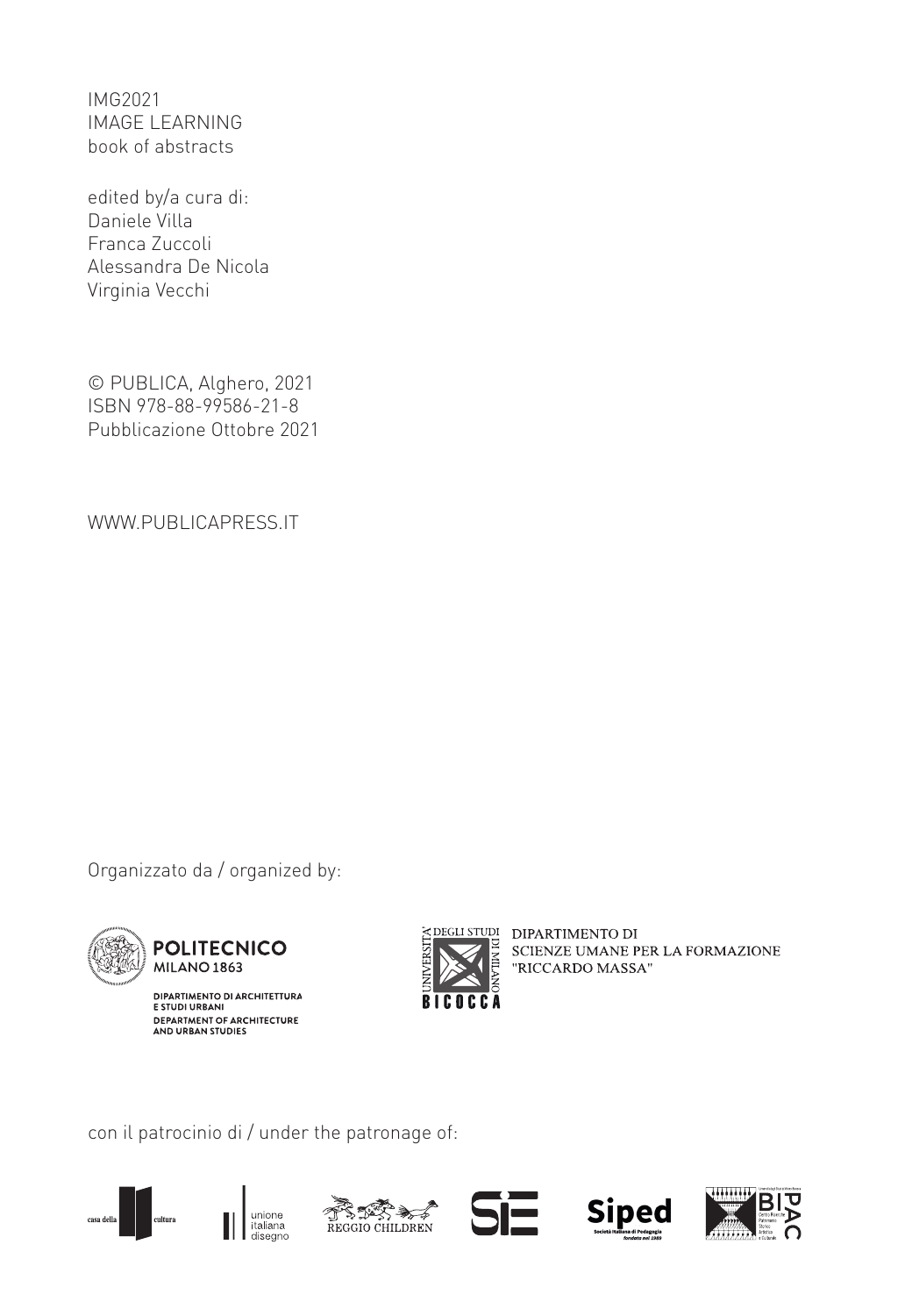#### III CONVEGNO INTERNAZIONALE E INTERDISCIPLINARE SU IMMAGINI E IMMAGINAZIONE 3rd INTERNATIONAL AND INTERDISCIPLINARY CONFERENCE

ON IMAGES AND IMAGINATION

## IMG2021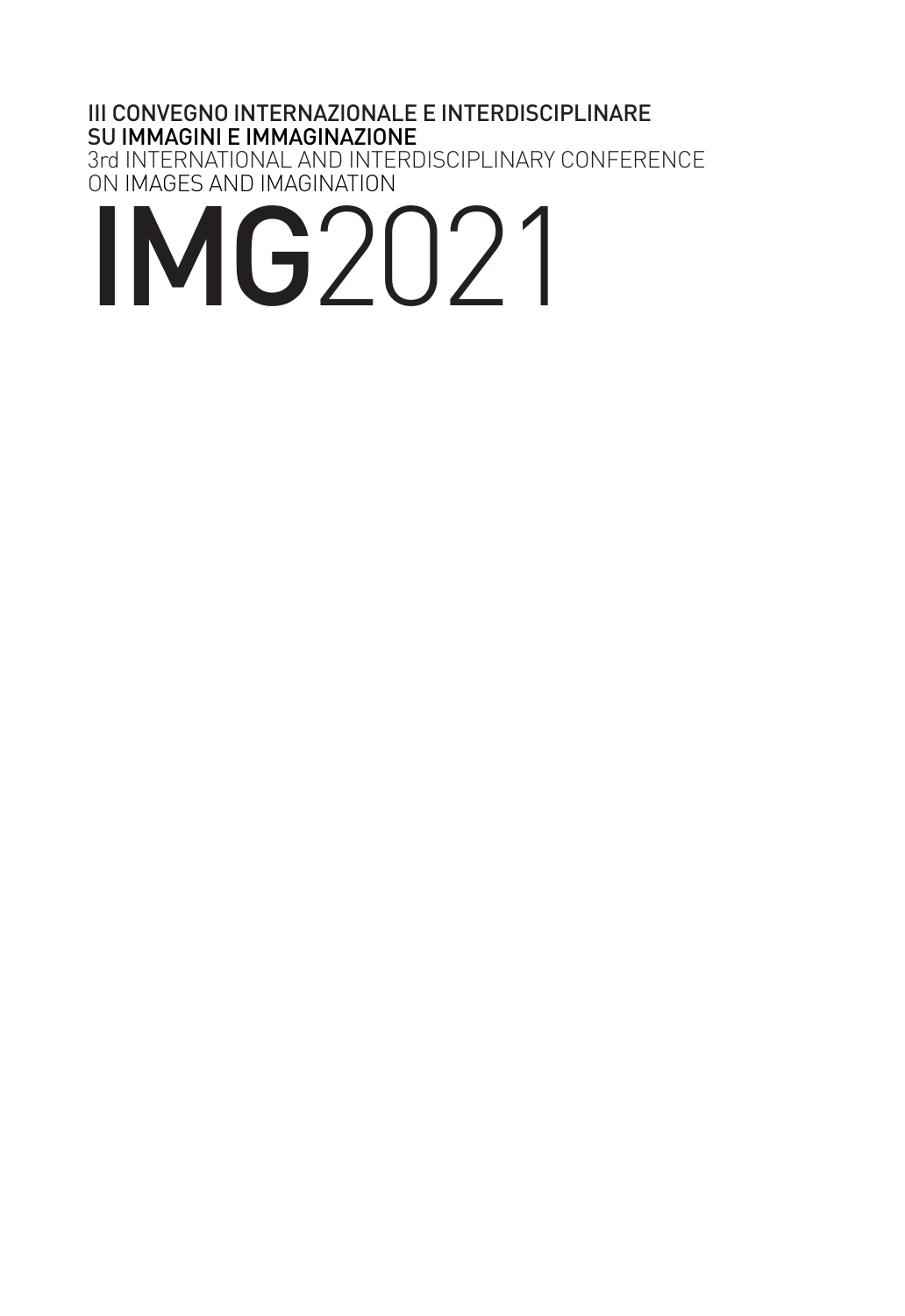#### III CONVEGNO INTERNAZIONALE E INTERDISCIPLINARE SU IMMAGINI E IMMAGINAZIONE

3rd INTERNATIONAL AND INTERDISCIPLINARY CONFERENCE ON IMAGES AND IMAGINATION

## IMG2021

# **CE MAGE** LEARNING

book of abstracts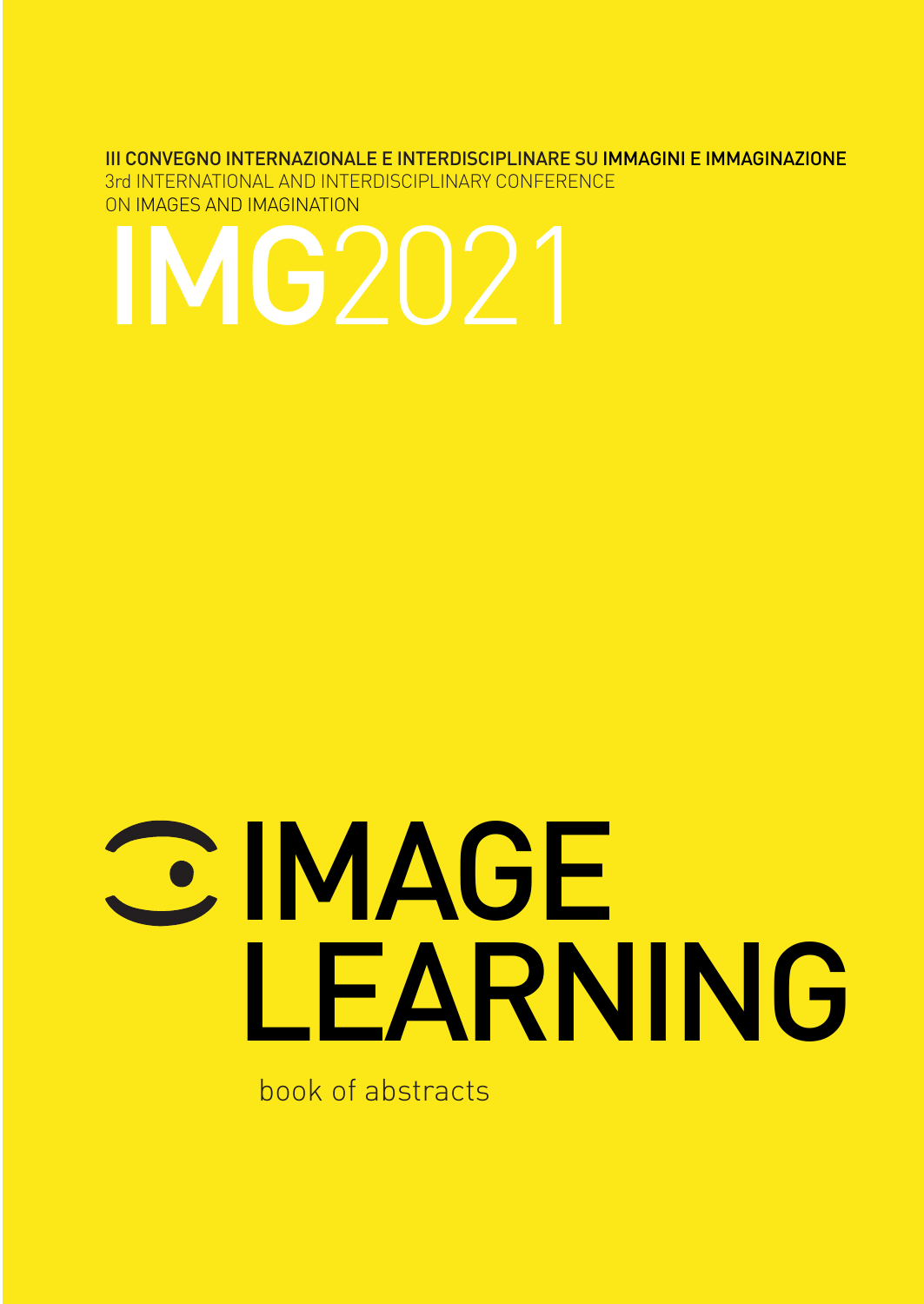#### |||||||||||||||||||||||||||||||||||||||||||||||||||||||||||||||||||||||||||||||||||||||||||| SCIENTIFIC COMMITTEE

COMITATO SCIENTIFICO

Giovanni Anceschi Fabrizio Apollonio Demis Basso Paolo Belardi András Benedek Emma Beseghi Stefano Brusaporci Giorgio Camuffo Camilla Casonato Eugene Ch'ng Pilar Chias Navarro Enrico Cicalò Alessandra Cirafici Franco Clivio Marco Dallari Manuel de Miguel Agostino de Rosa Antonella Di Luggo Edoardo Dotto Maria Linda Falcidieno Roberto Farnè Francesca Fatta Franz Fischnaller Marco Gaiani Vittorio Gallese Fabrizio Gay Andrea Giordano Claudia Giudici

Nicole Goetschi Danesi Nicolás Gutierrez Robert Harland Richard Huerta Elena Ippoliti Pedro António Janeiro Massimiliano Lo Turco Alessandro Luigini Francesco Maggio Stuart Medley Valeria Menchetelli Raffaele Milani Matteo Moretti Chiara Panciroli Andrea Pinotti Paola Puma Fabio Quici Margarida Ramos Michael Renne Pier Cesare Rivoltella Daniele Rossi Pier Giuseppe Rossi Rossella Salerno Maurizio Unali Tomaso Vecchi Carlo Vinti Ornella Zerlenga

#### |||||||||||||||||||||||||||||||||||||||||||||||||||||||||||||||||||||||||||||||||||||||||||||||||||

#### ORGANIZING COMMITTEE

COMITATO DI PROGRAMMA

Lorenzo Ceccon Maria Elena Ciucci Alessandra De Nicola Emanuela Mancino Stefano Moriggi Alessandro Pepe Annamaria Poli Daniele Villa Virginia Vecchi Marco Vedoà Franca Zuccoli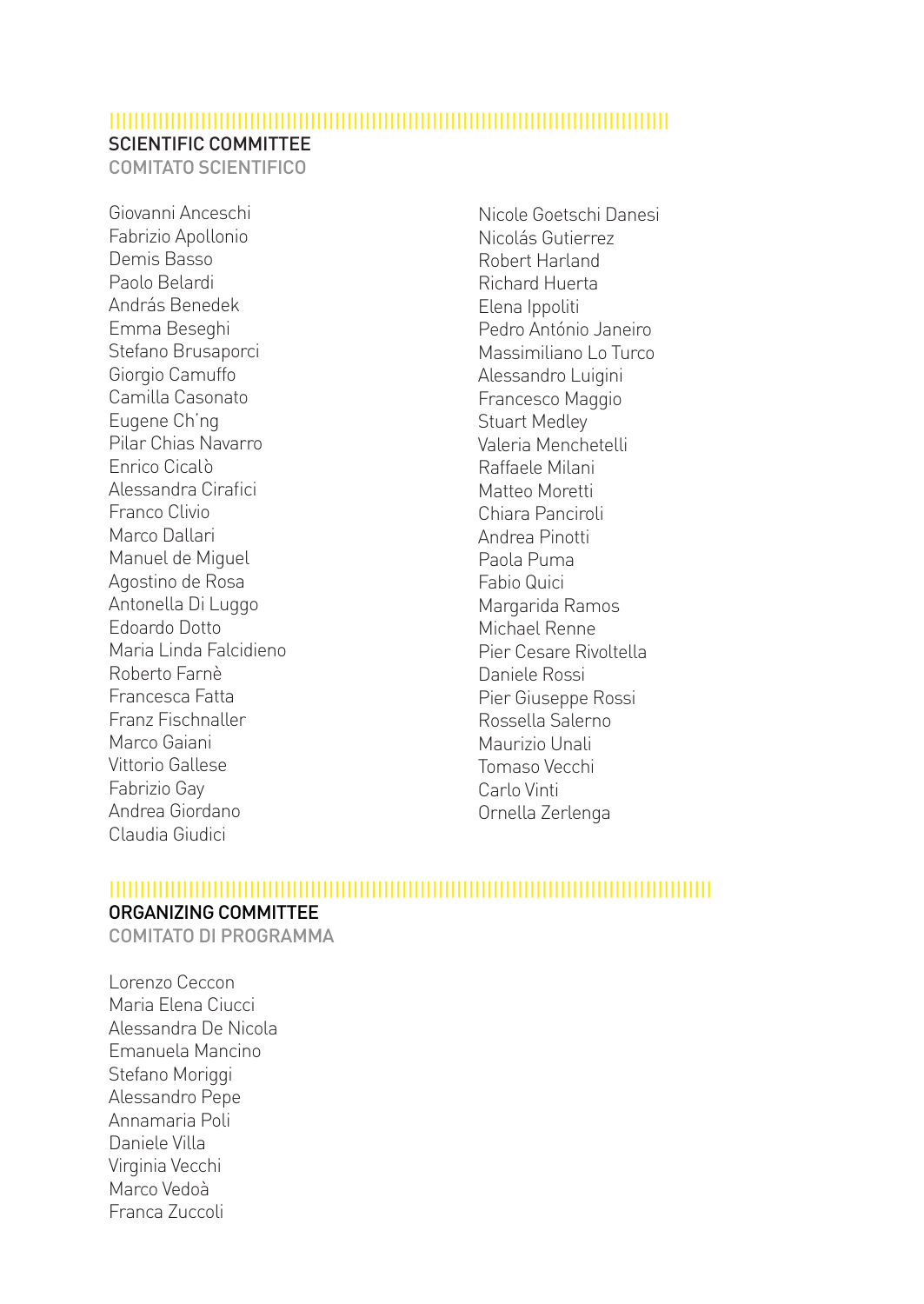### INDICE

#### ||||||||||||||||||||||||||||||||||||||||||||||||| IMAGE LEARNING

PAPERS ARTICOLI

| <b>ID001</b> | IRIS NENTWIG-GESEMANN<br>The Imaginary and Imatinative in Children's Drawings.<br>Interpretative Approaches with the Documentary Method                   |    |
|--------------|-----------------------------------------------------------------------------------------------------------------------------------------------------------|----|
| ID002        | <b>EDNA BARROMI-PERLMAN</b><br>Images of Emancipation. Analysis of Photographs of Jewish Italians after the<br>Liberation of the Roman ghetto in 1870     | 30 |
| ID004        | SOFIA MENCONERO<br>Image processing for knowledge and comparison of Piranesi's Carceri<br>editions                                                        | 31 |
| <b>ID006</b> | ALESSANDRO PEPE<br>Using Image-Based Research Methods in vulnerable populations as a<br>culturally sensitive approach: ethical and methodological aspects | 32 |
| <b>ID007</b> | SANDRA MIKOLAJEWSKA<br>Video mapping for Cultural Heritage: state of the art and future<br>developments                                                   | 33 |
| <b>ID008</b> | MARINELLA ARENA<br>Learning from the city: an emotional journey                                                                                           | 34 |
| <b>ID010</b> | <b>GRETA ATTADEMO</b><br>Narrative space in videogames                                                                                                    | 35 |
| <b>ID011</b> | GIULIA CORDIN<br>IS THE FUTURE OF EXHIBITIONS IN DIGITAL STORYTELLING?<br>Curatorship in the age of internet and the rise of the amateur curator          | 36 |
| <b>ID012</b> | ADRIANA TREMATERRA<br>The Restoration Drawing by Images: The Dominican Monastery of the Holy<br>Cross in Croatia                                          | 37 |
|              |                                                                                                                                                           | 38 |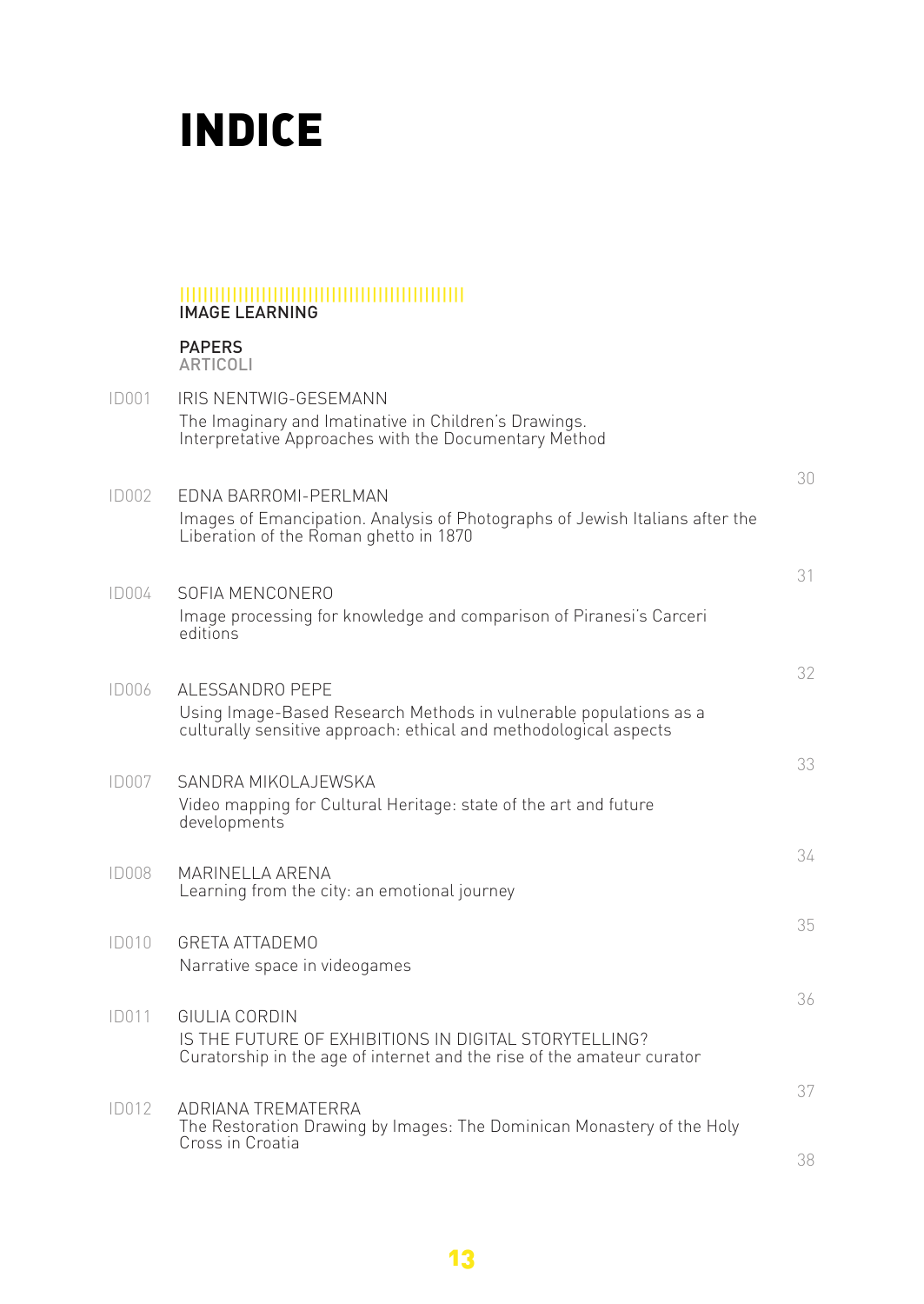| ID014        | PAOLO BELARDI<br>IT IS YOUR TOWN: KNOW HOW TO PROTECT IT<br>The comic writing of Yona Friedman                                                                                     | 39 |
|--------------|------------------------------------------------------------------------------------------------------------------------------------------------------------------------------------|----|
| <b>ID016</b> | LAURA MUCCIOLO<br>Settled / Nomadic: The Disappearance of the Project and the Invention of the<br>Image. Two Projects by amid.cero9                                                |    |
| <b>ID017</b> | <b>ANTONELLA TIBURZI</b><br>The use of photographs in the teaching of the Shoah. A critical guide                                                                                  | 40 |
| <b>ID018</b> | FEDERICO O. OPPEDISANO<br>The "First Step" of Images<br>The Tangible Illusion of Stop-Motion Animation                                                                             | 41 |
| ID019        | GENNARO PIO LENTO<br>Drone survey of the Monastery of Panagia Kosmosoteira                                                                                                         | 42 |
| ID020        | GIANLUCA CAMILLINI<br>Imitate, Cite, Contextualise.<br>Approaches and the use of history in the teaching of graphic design                                                         | 43 |
| ID021        | ELISABETTA CATERINA GIOVANNINI, MASSIMILIANO LO TURCO,<br>ANDREA TOMALINI<br>BACK TO THE PAST. Narrative and storytelling learning in a digital modeling<br>reconstruction process | 44 |
| ID022        | <b>VALERIA MENCHETELLI</b><br>Images Save Life.<br>The Role of Graphic Communicationin Social Health Education                                                                     | 45 |
| ID023        | UI RIKE STADI FR-AI TMANN<br>Pictorial & Spatial Image Learning - Using diamond ranking to understand<br>students' perception of learning environment                              | 46 |
| ID024        | LORENZO GIORDANO<br>Image: necessity and truth. The narrative medium in Valerio Olgiati                                                                                            | 47 |
| ID025        | BARBARA PIGA, MARCO BOFFI, GABRIELE STANCATO, NICOLA RAINISIO,<br>GIULIO FACCENDA<br>Emotional and Cognitive Maps for Urban Design Education:                                      | 48 |
|              | a human-centered design learning approach                                                                                                                                          | 49 |